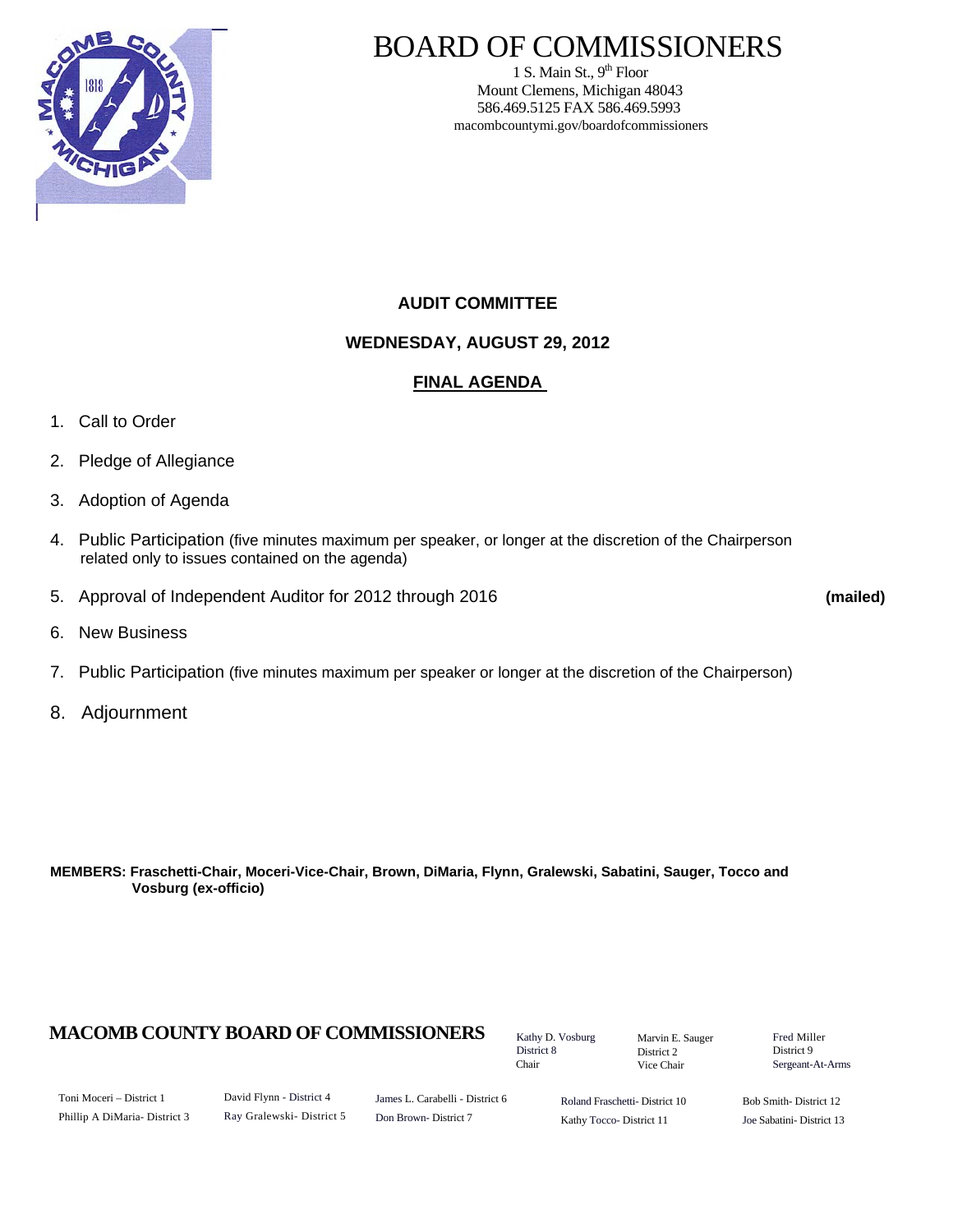**RESOLUTION NO. \_\_\_\_\_\_\_\_\_\_\_\_\_ FULL BOARD MEETING DATE:\_\_\_\_\_\_\_\_\_\_\_\_\_\_\_\_\_\_** 

**AGENDA ITEM:\_\_\_\_\_\_\_\_\_\_\_\_\_\_\_\_\_\_\_\_\_\_\_\_\_\_\_\_\_\_** 

#### **MACOMB COUNTY, MICHIGAN**

#### RESOLUTION TO Approve Independent Auditor for 2012 through 2016  $\rightarrow$  \* (see below)

At the Audit Committee meeting held on August 29, 2012, the following action was taken:

A motion was made by Sabatini, supported by Brown, to concur in the recommendation of the Finance Director as representative of the County Executive's Office in the selection of Plante & Moran as the independent auditor for years 2012 through 2016. The Motion Carried.

#### **INTRODUCED BY** Commissioner Roland Fraschetti, Chair, Audit Committee

#### **COMMITTEE/MEETING DATE**

Audit Committee 08-29-12 Approved

Full Board 09-13-12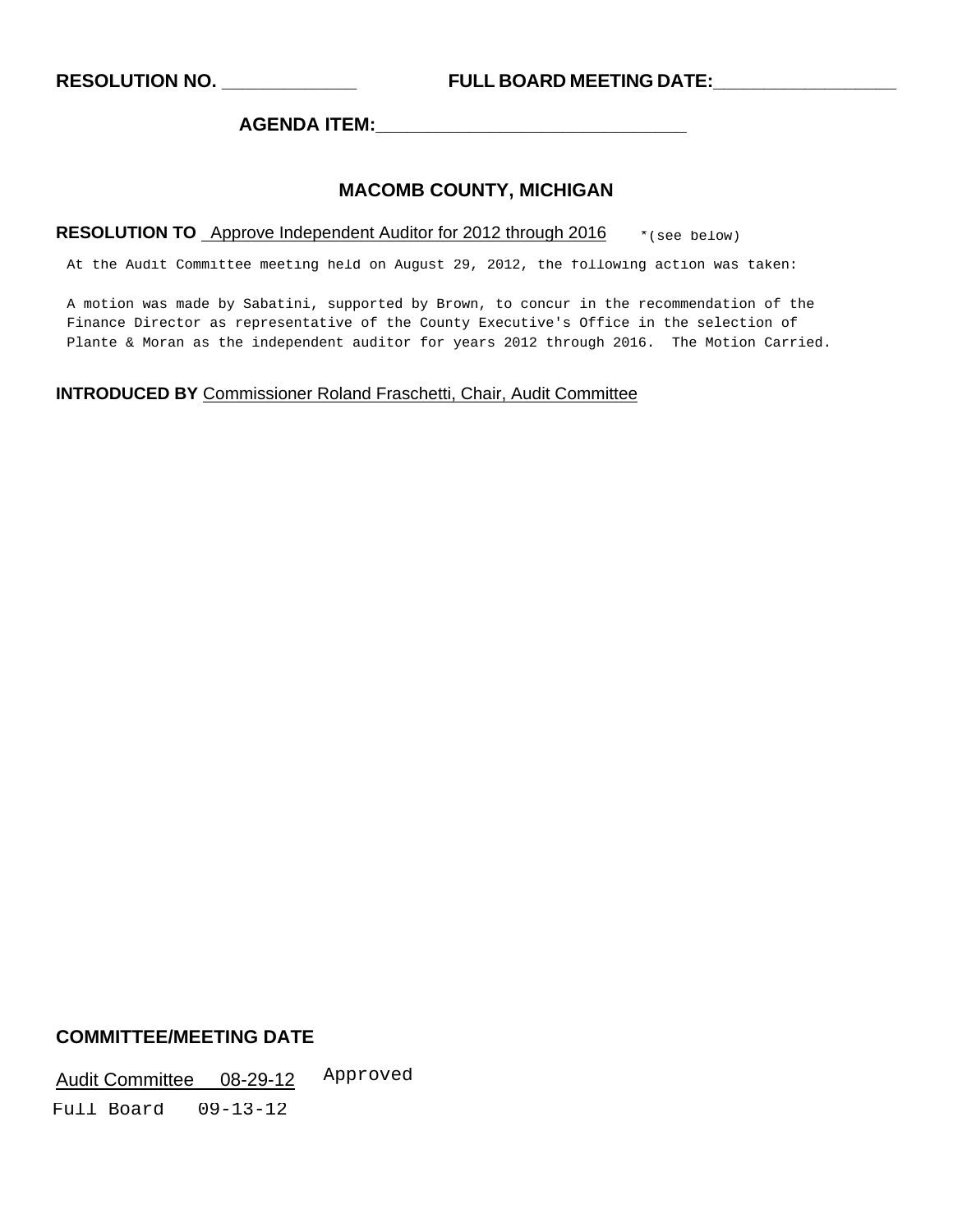

# Agenda Item - Summary of Financial Audit Proposals

Pamela Lavers <lavers@macombgov.org> Wed, Aug 22, 2012 at 9:10 AM

To: Kathy Vosburg <kathy.vosburg@macombgov.org>, Denise Jacks <denise.jacks@macombgov.org>, Patti Dib <Patti.Dib@macombgov.org>

Cc: Mark Deldin <deldin@macombgov.org>, Peter Provenzano <peter.provenzano@macombgov.org>, AI Lorenzo <Iorenzo@macombgov.org>

Dear Chair Vosburg.

Please find attached a summary of the bid proposals for our financial audit. Due to the complex nature of the bid and the importance of the engagement, the Finance team is carefully evaluating the proposals, checking references, and studying an alternate bid that was submitted by one of the auditing firms. We will have a recommendation for you shortly and we will be prepared to discuss that recommendation at the Audit Committee meeting on August 29th. Should you have any questions regarding the attached document do not hesitate to contact Deputy Executive Deldin or Finance Director Provenzano.

Per established communication protocol, please confirm receipt of this message via retum email.

Best regards.

Pamela J. Lavers Assistant County Executive One South Main, 8th Floor Mount Clemens. MI 48043 Phone: 586,493,4877 Fax: 686,469-7257

-:!J Summary of Bid Proposals 2012.xls 37K